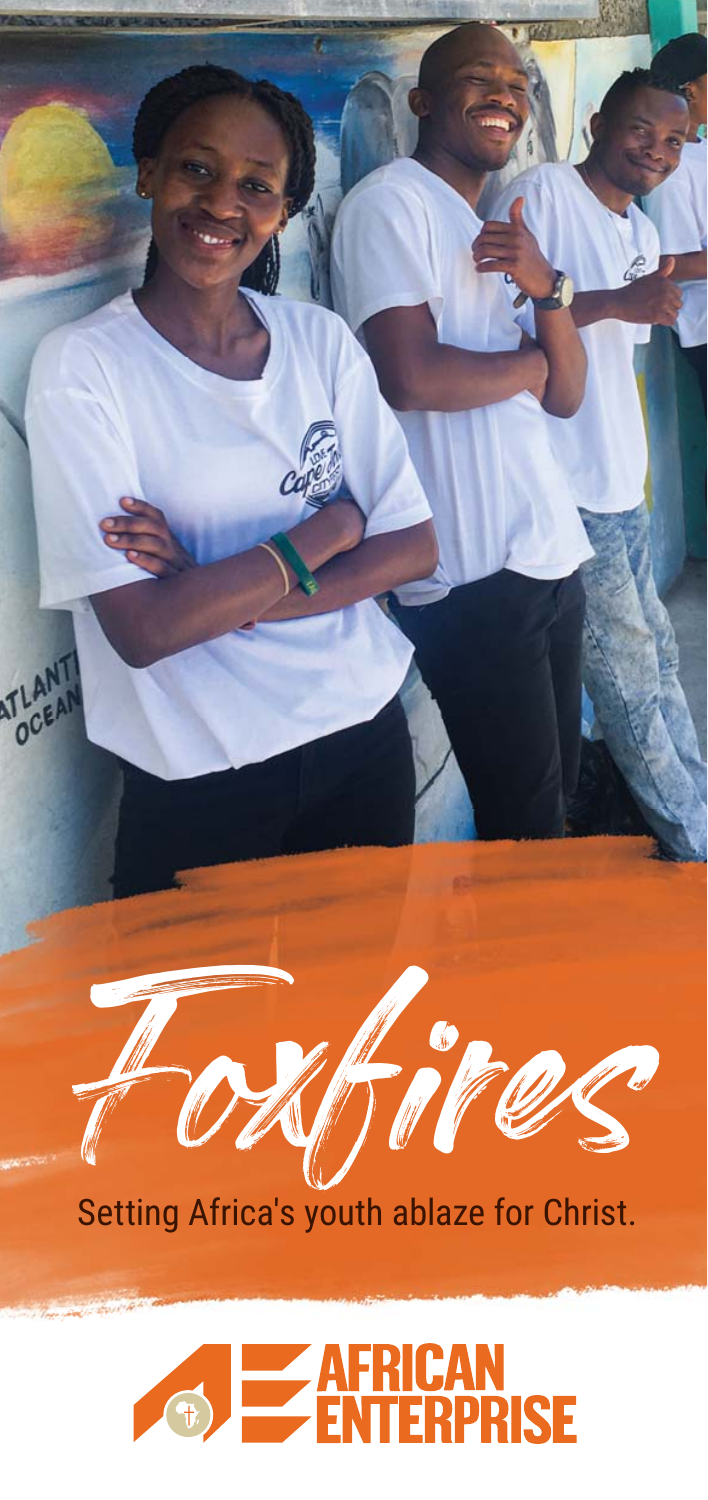# What is Foxfires?

Africa has the youngest population in the world with a median age of just 19.7. The continent is home to over 1.2 billion people, and over 60% are below the age of 25. By 2055, the youth population (aged 15-24) is expected to be more than double what it was in 2015 $\star$ 

Youth are the future of Africa, and it is essential that effective youth discipleship and empowerment programs are part of our mission strategy.

Foxfire Teams are the youth arm of African Enterprise's Evangelistic and Mission activities. The program's name comes from Judges 15:3-5. In this passage, Samson catches 300 foxes, ties torches to their tails, sets the torches on fire and releases them into the fields of the Philistines The vision of this ministry is to set youth ablaze with the Gospel of Jesus Christ and send them out into the world.

Each team of approximately ten young African Christians, give a year of their lives to the service. They have a passion for sharing the gospel with youth, regardless of their backgrounds. Many have gone through great personal difficulties and hardship. As a result, they can speak with great understanding to other young people who are experiencing similar situations.

Once a team is formed, their year begins with two months of intensive training that equips them with knowledge and a variety of skills. Foxfires then visit local schools, youth groups, churches, children's homes and colleges. They use energetic dance and engaging drama performances to share the gospel message. They also help to identify, train and develop younger leaders by equipping them with various life skills. This is done through programmes focused on issues such as peer pressure, drug abuse, crime, poverty, HIV/Aids and unemployment. Foxfires play an important role in promoting development in communities and teaching youth how to function effectively in society.

They play a vital role in AE city-wide and university missions each year. Their vibrancy and energy attract large crowds of school children and engages them deeply in the Gospel of Jesus, leading to further questions being addressed, and outreach for support.

http://www.africa.undp.org/content/rba/en/home/blog/2017/8/7/africa\_defining\_challenge.html https://mo.ibrahim.foundation/news/2017/africas-growing-youthful-population-reflectionscontinent-tipping-point

Future Plans

Our goal for this ministry is to impact approximately 300,000 youth and children per year. We also plan to see continued growth in the holistic empowerment and discipleship of African youth. We hope and pray that, as this ministry continues, we will see new generations of empowered leaders and significant changes in society.

Some of the things we hope to contribute to are:

- Reduction in substance abuse
- Churches that are motivated for mission
- Equipped youth groups
- Schools more open to the Gospel
- Growing youth on fire for Jesus!

How to get involved

Young people are the future of Africa and you can help share the joy of knowing Jesus with them as they grow and mature. You're invited to take part in this vital ministry. You can get involved in the following ways:



## **Pray regularly for each of the Foxfire teams.**

There are currently four Foxfire teams across Africa discipling young people with the Good News of Jesus. See the following pages for more on these missions as you pray.



### **Write a message of encouragement to a young Foxfire evangelist.**

You can write a letter of encouragement to young evangelists like Alexis in Zimbabwe (whom you will read about in this brochure), so that he'll be spurred on to preach Christ in Word and Deed (refer to the back page for correspondence details).



## **Help equip Foxfire mission teams on an ongoing basis through your regular gift.**

Please visit our website (refer to the back page) for information and donations.

**Help keep the flame of the Foxfires alight. It is an investment in the future, and it is life changing!**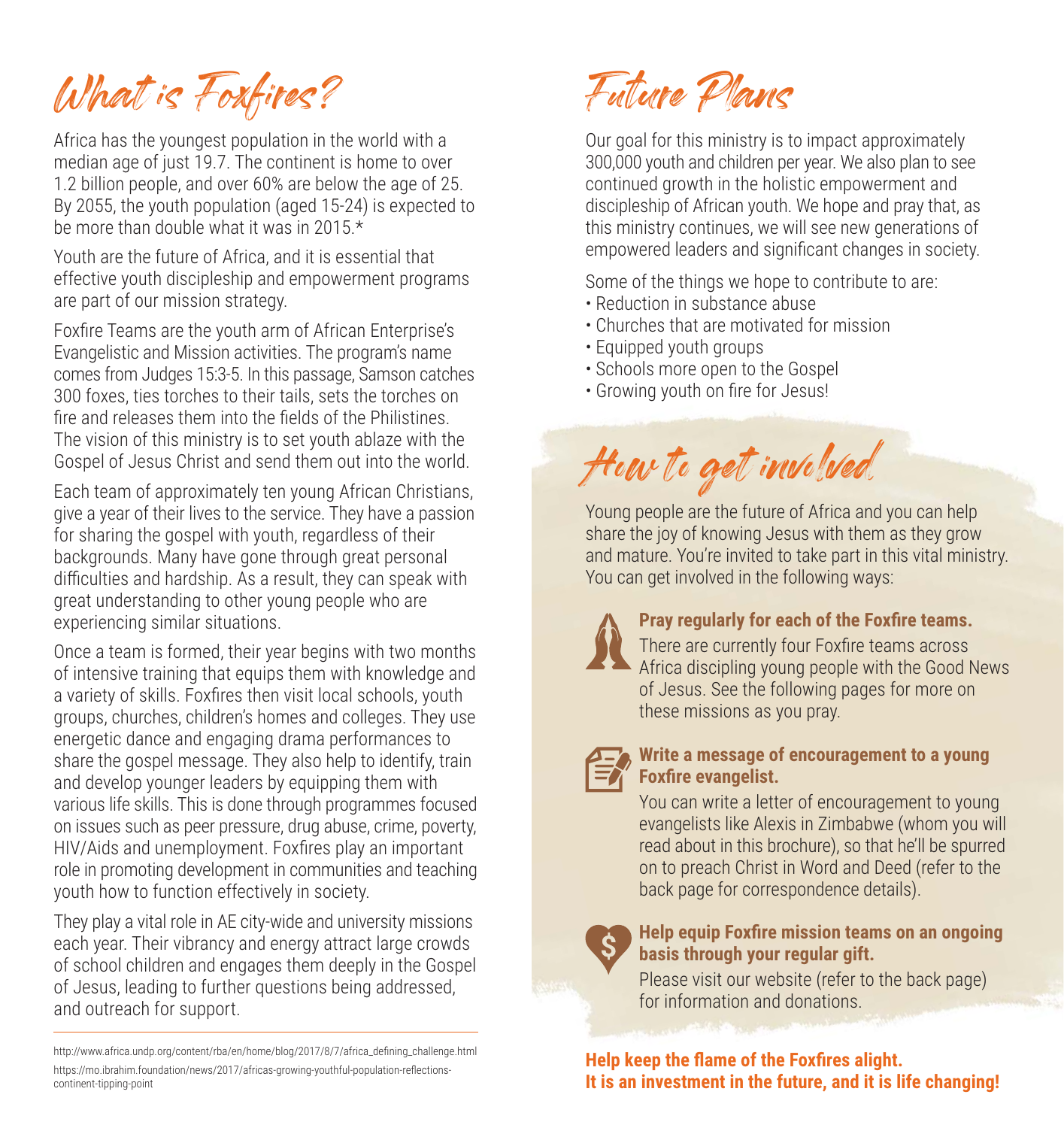Kenya Profile

**COUNTRY FACTS#**

## **POPULATION**



**YOUTH** 

## **MEDIAN AGE**







**UNEMPLOYMENT LITERACY RATE**

**HIV & AIDS CORRUPTION**

#### **RELIGION**







## **Testimony of a Foxfire Purity Wakena**

Before giving her life to Christ, Purity was spending time with the wrong crowd.



Her friends were arrested for drugs,

and Purity barely escaped. *"I was spared since I had been sent by the group to buy some snacks for them. I returned*  to find that they had been taken to a rehabilitation centre, *even though I wasn't saved yet I thanked God for this."* 

She came to Christ through a weekend challenge led by her school. The Pastor leading the challenge was speaking about the Holy Spirit, and this touched Purity's heart. Since coming to Christ, Purity has made some changes to her life, although they haven't been easy. *"I disconnected myself from the bad groups within school and in our community. I had a lot of negative influence around me. God gave me the courage to tell my old friends that I got saved and that they should follow the same path.* 

*"I faced ridicule and rejection from them, but all in all, I was happy that I had told them about God.*

"God also gave me the courage to join the Foxrfires Youth *Empowerment Program so that I can learn more about God and help the youth who might be in a similar situation that I was in or worse, to convert their lives to Christ."* 

Purity is excited to be part of Foxfires so she can develop the strength to overcome all the challenges ahead of her.

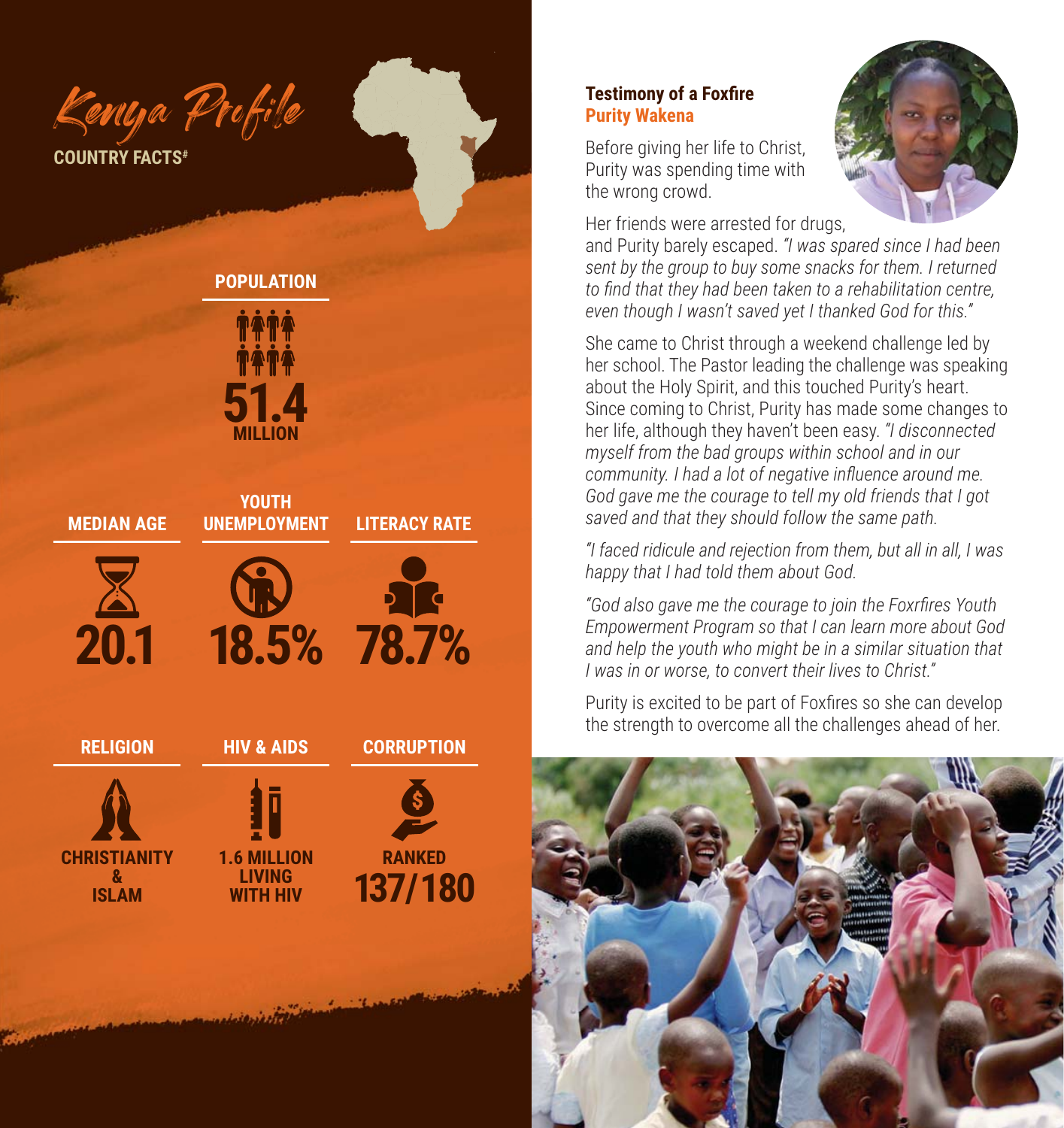

**COUNTRY FACTS** 

## **POPULATION**



**YOUTH** 

**UNEMPLOYMENT LITERACY RATE**

**HIV & AIDS CORRUPTION**

## **MEDIAN AGE**







#### **RELIGION**



**1.3 MILLION LIVING WITH HIV**



## **Alexis Gezani**

At 15 years old, Alexis Gezani was a school bully. *"I was a bad guy who took pleasure in bullying others at school and stubborn."* 



But one day, during a school assembly, this group of young men and women visited his school and told him about the God of love.

*"I was brought up in a family that did not know Christ or ever talked about God. For me, the message of Christ's love for me, leading to the point of dying on the cross for my sake was amazing."* 

The group that came to his school was the AE Zimbabwe Foxfires – that day, Alexis joined a group of his schoolmates in committing his life to Christ. It was the first step on a new path in life.

*"My parents were surprised to notice a change in my life and that I expressed interest in working for God. It was a new experience; I was embarking on a new journey that I had never travelled before."* 

Three years after that day when Alexis committed his life to Christ, he himself became an AE Foxfire at the age of 18. Today he is part of the AE Foxfire team and travels the country as an evangelist, reaching more young people with the good news of the Gospel.

*"I have made a choice to serve God as His full-time servant.*  **Once I complete my one-year Foxfire contract, I want to enrol** *in a Bible College full-time to prepare to be a pastor.*

*"It is my prayer that God by His grace will make it possible for me to be His servant. I look forward to going back to my people and preach to them the Good News of Jesus Christ!"*

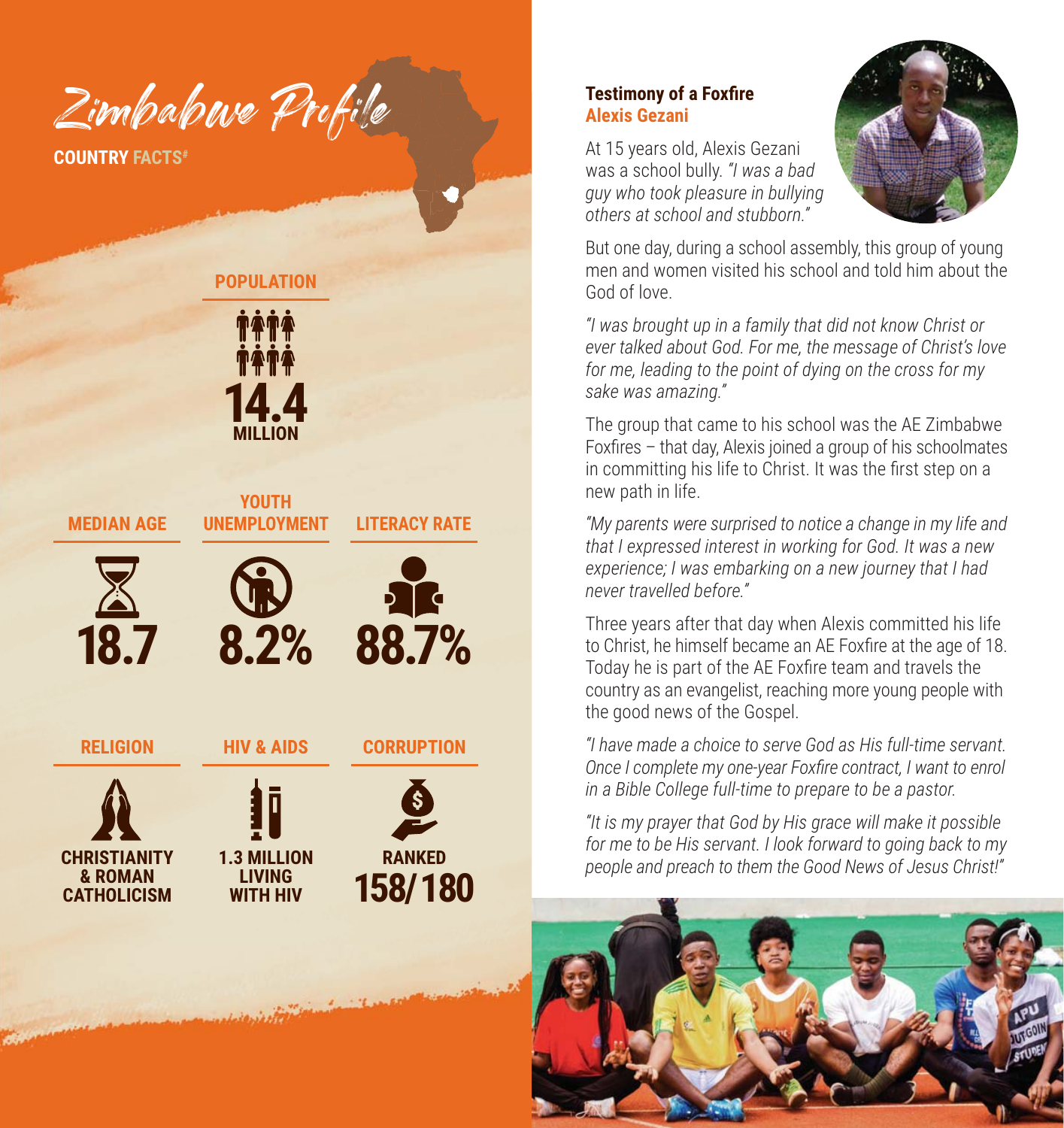South African Profile

**COUNTRY FACTS#**

## **POPULATION 57.8 MILLION YOUTH MEDIAN AGE UNEMPLOYMENT LITERACY RATE 27.6 52.9% 94.4% RELIGION HIV & AIDS CORRUPTION RANKED CHRISTIANITY 7.7 MILLION & ATHEIST/ LIVING 70/180 AGNOSTIC WITH HIV** التي المستحقق المستحقق المستحقق المستحقق المستحقة المستحقة المستحقة المستحقة المستحقة المستحقة المستخدمة المستخدمة

## **Testimony from an AE Foxfire to a lifetime of ministry**

Pastor David Perumal has been doing fulltime ministry in South Africa for almost 40 years and shares that zeal for ministry with his wife and their two sons. As a family, they have a Gospel-spreading legacy!

This legacy started decades ago when David was just a teenager and attended his first African Enterprise mission.

*"I will never forget that mission in Feather Market Hall in Port Elizabeth in the early 90s," David said. "Michael Cassidy was the speaker, and I saw the passion and vision that he had and still continues to have for Africa and for God's people."*

Inspired by all he saw and heard, at the age of 20, David joined the AE South Africa Foxfires, the youth ministry arm of AE, and felt the call of God on his life.

*"My experiences on the Foxfi re team and AE missions were the foundation of my ministry,"* he said. *" I am eternally thankful to AE for this."*

Today, David leads a congregation of 800 people in Pietermaritzburg and continues to be a strong supporter of African Enterprise.

*"With AE coming alongside churches to aid in evangelism outreaches and market place ministry, local churches can thrust out and really do what we are mandated to do for the great commission,"* he said. *"We need AE to encourage, motivate and resource the local church to perform at its full potential."*

David was full of praise for the work of African Enterprise.

*"We owe it to African Enterprise to support them and to encourage this ministry in going forward and never stopping."*

May the legacy and ministry of evangelism that was started so many years ago by Michael Cassidy, continue to change lives and bring the people of Africa's cities to Christ!

David is pictured here with Danica Naidoo, of AESA.

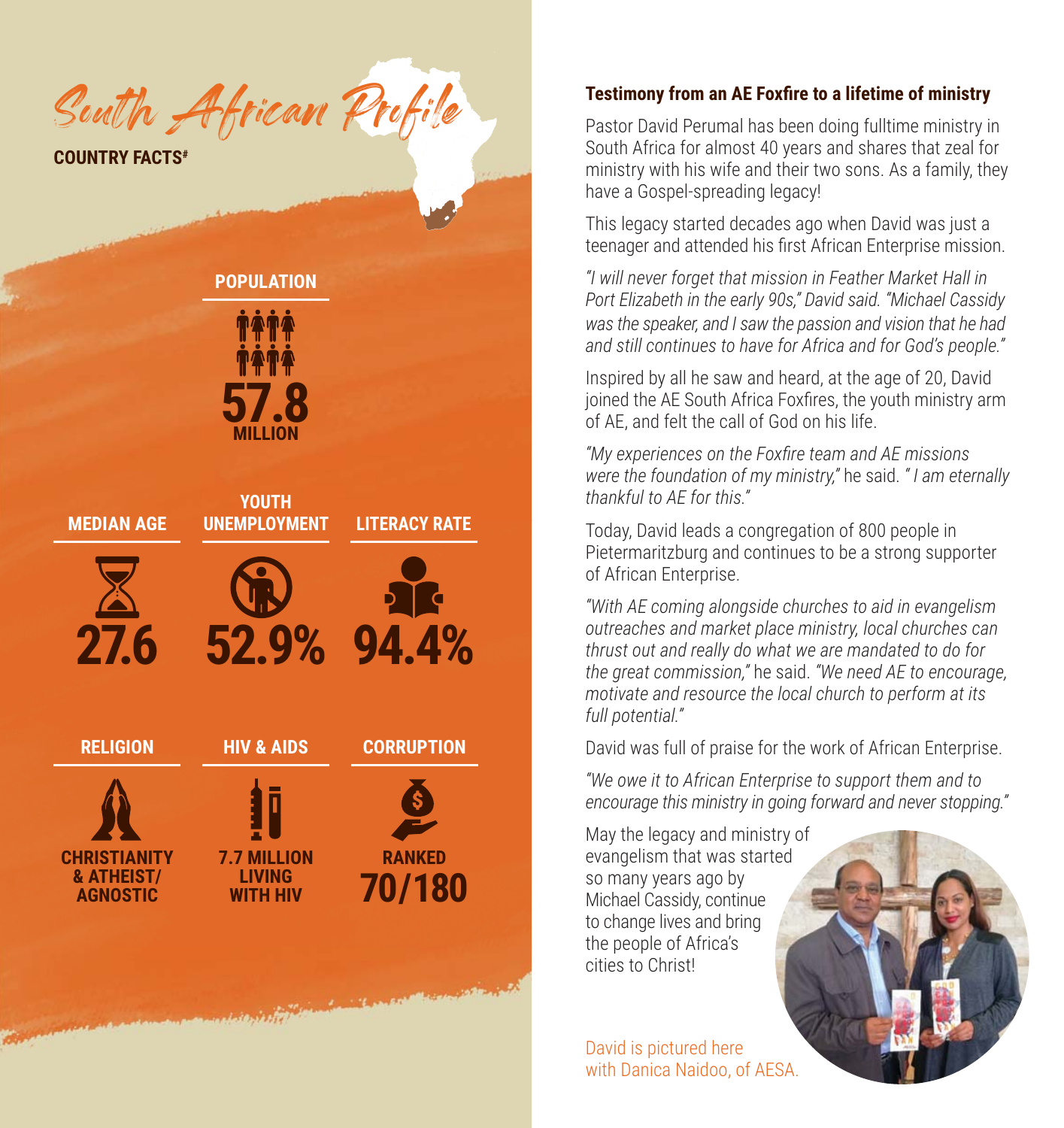Malawi Profile

**COUNTRY FACTS#**

## **POPULATION**



**YOUTH** 

## **MEDIAN AGE**







**UNEMPLOYMENT LITERACY RATE**

**RELIGION**

**CHRISTIANITY, ISLAM & ROMAN CATHOLICISM**

**1.0 MILLION LIVING WITH HIV**

**HIV & AIDS CORRUPTION**



#Statistics from: http://hdr.undp.org/en/content/human-development-index-hdi https://www.transparency.org/ https://www.avert.org/professionals/hiv-around-world

### **Testimony of a Foxfire Christopher Richie**

Christopher grew up in a family of mixed religion; his father is a Muslim and his mother, a dedicated Christian.



*"As a young man, I wanted to do my own thing, and I ended up joining Islam – going to the mosque near our home and being infl uenced by my Muslim friends."* 

Christopher and his friends lived a rebellious life – seeing girls, drinking and smoking. *"My life was completely lost."* 

His mother and grandmother sometimes had church prayer groups over to their house, and at one point, Christopher's grandmother convinced him to sit and pray with them.

*"She wanted me to be changed – but nothing happened."* 

His grandmother invited him to church with her and he decided to go along to appease her.

*"The pastor was preaching and was pointing at me, and I felt something inside me because of my sins. I went to the front when he invited people forward to give their lives to Jesus Christ."* 

To grow in his faith, Christopher joined the discipleship group at church and has discovered a joy for preaching, and a desire to share the Gospel with other young people.

*"I have the passion to preach about Jesus to people who are being taught false doctrines."* 

Through joining the AE Foxfires, he now has that chance.